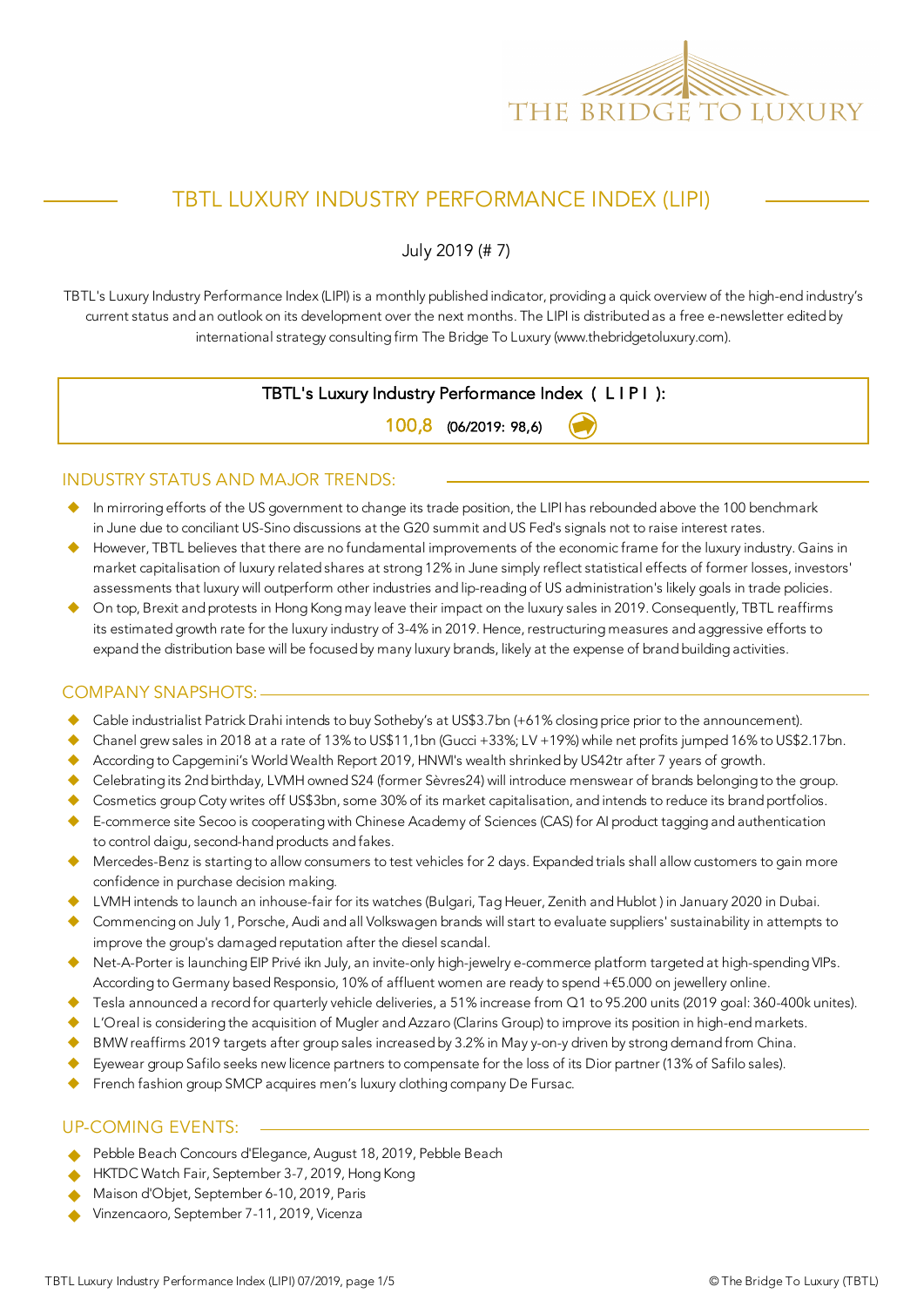

(A) Development share prices in the luxury industry (in %)

| Company                   | <b>MoM</b> | YoY            | $5Y-0-5Y$ | CAGR 5Y        | Category             |
|---------------------------|------------|----------------|-----------|----------------|----------------------|
| Hermès                    | 6,6%       | 21,1%          | 135,3%    | 18,7%          | Luxury group         |
| Kering                    | 11,6%      | 7,5%           | 249,4%    | 28,4%          | Luxury group         |
| <b>LVMH</b>               | 10,5%      | 31,2%          | 195,0%    | 24,2%          | Luxury group         |
| Chow Tai Fook             | 26,9%      | $-0,2%$        | $-13,1%$  | $-2,8%$        | Watches & Jewelry    |
| Citychamp                 | $-1,1%$    | 9,3%           | 87,2%     | 13,4%          | Watches & Jewelry    |
| Hengdeli                  | 6,6%       | 14,1%          | $-52,9%$  | $-14,0%$       | Watches & Jewelry    |
| Lao Feng Xiang            | 8,1%       | 24,4%          | 76,6%     | 12,0%          | Watches & Jewelry    |
| Movado                    | 4,8%       | $-44,1%$       | $-35,2%$  | $-8,3%$        | Watches & Jewelry    |
| Richemont                 | 12,3%      | $-1,5%$        | $-11,0%$  | $-2,3%$        | Watches & Jewelry    |
| Swatch Group              | 11,0%      | $-40,7%$       | $-47,8%$  | $-12,2%$       | Watches & Jewelry    |
| Tiffany                   | 5,1%       | $-28,8%$       | $-6,6%$   | $-1,4%$        | Watches & Jewelry    |
| Hugo Boss                 | 12,3%      | $-24,8%$       | $-46,4%$  | $-11,7%$       | Fashion              |
| Burberry                  | 9,9%       | $-13,8%$       | 25,6%     | 4,7%           | Fashion              |
| <b>Brunello Cucinelli</b> | 5,3%       | $-22,5%$       | 78,7%     | 12,3%          | Fashion              |
| Ferragamo                 | 12,5%      | 0,4%           | $-3,7%$   | $-0,7%$        | Fashion              |
| Capri (Michael Kors)      | 6,8%       | $-47,9%$       | $-60,9%$  | $-17,1%$       | Fashion              |
| Ralph Lauren              | 8,0%       | $-9,6%$        | $-29,3%$  | $-6,7%$        | Fashion              |
| Moncler                   | 13,9%      | $-3,6%$        | 210,5%    | 25,4%          | Fashion              |
| Mulberry                  | $-5,3%$    | $-62,9%$       | $-64,6%$  | $-18,8%$       | Fashion              |
| Prada                     | 9,8%       | $-33,5%$       | $-56,2%$  | $-15,2%$       | Fashion              |
| Tapestry (Coach)          | 11,1%      | $-32,1%$       | $-7,2%$   | $-1,5%$        | Fashion              |
| Tod's                     | $-5,7%$    | $-23,0%$       | $-55,8%$  | $-15,1%$       | Fashion              |
| Estée Lauder              | 13,7%      | 28,3%          | 146,6%    | 19,8%          | Skin care            |
| Shiseido                  | 3,7%       | $-7,7%$        | 339,7%    | 34,5%          | Skin care            |
| <b>BMW</b>                | 5,0%       | $-16,2%$       | $-29,7%$  | $-6,8%$        | Cars                 |
| Ferrari                   | 11,9%      | 22,6%          | $ -$      | $\overline{a}$ | Cars                 |
| Aston Martin              | 15,1%      | $\overline{a}$ | $-$       | $ -$           | Cars                 |
| Porsche                   | 2,4%       | 4,7%           | $-24,9%$  | $-5,6%$        | Cars                 |
| Marriott                  | 12,4%      | 10,8%          | 118,9%    | 17,0%          | Travel               |
| Norweg. Cruises           | $-2,0%$    | 13,5%          | 69,2%     | 11,1%          | Travel               |
| Luxottica                 | 11,2%      | $-5,1%$        | 48,2%     | 8,2%           | Eyewear              |
| Safilo                    | $-6,1%$    | $-66,9%$       | $-90,7%$  | $-37,8%$       | Eyewear              |
| Sotheby's                 | 72,4%      | 7,0%           | 38,4%     | 6,7%           | Auctions             |
|                           |            |                |           |                |                      |
| S&P Global Luxury Ind.    | 8,7%       | $-0,7%$        | 16,0%     | 3,0%           | Index (80 companies) |

Sources: Reuters (monthly average), S&P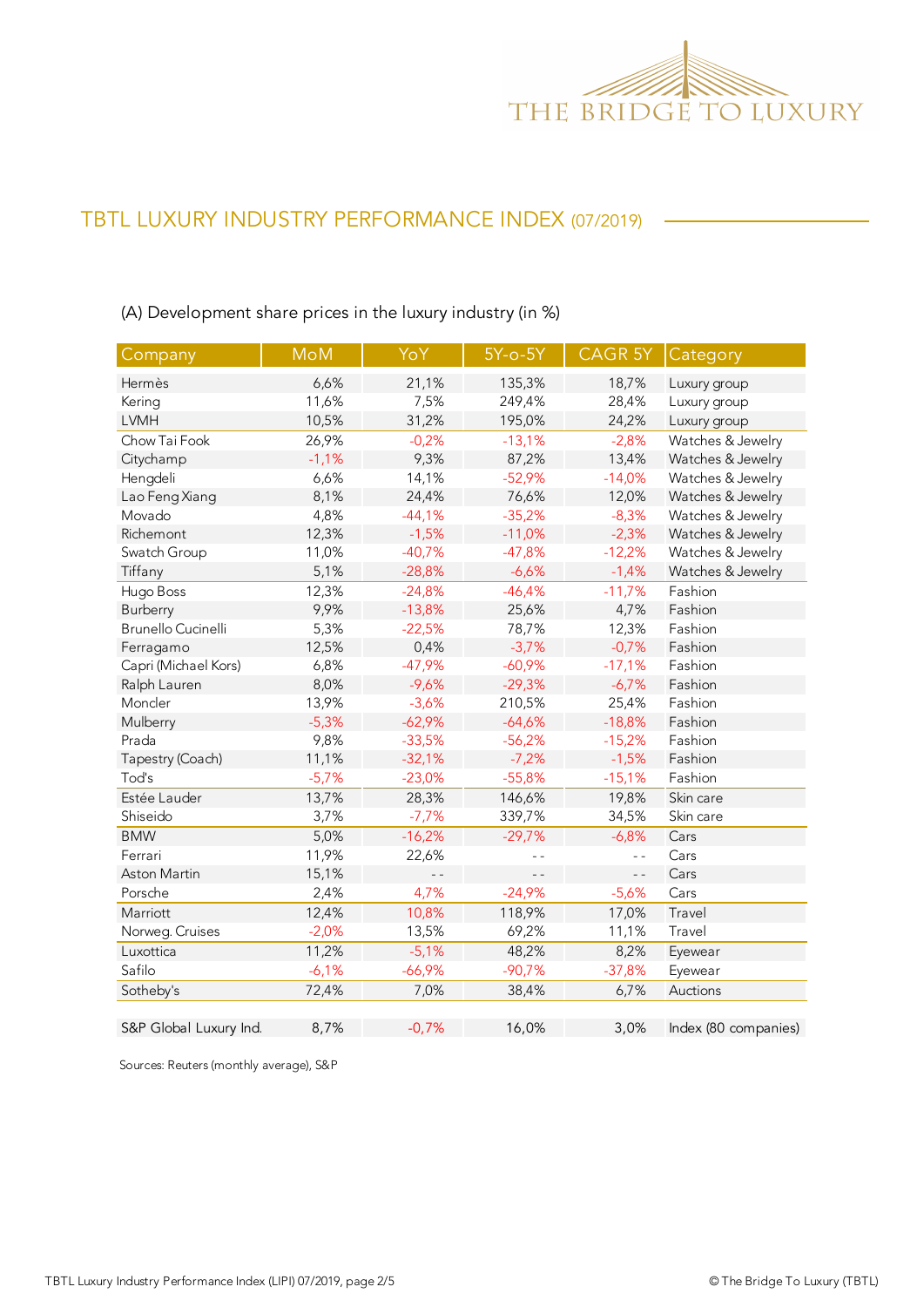

#### (B) Development selective industry indexes

#### (B1) Luxury cars: Quarterly growth rates (units sold in %) Q1 2019

| Company            | roll. $4Qs$ | $5Y$ -o- $5Y$ | <b>CAGR 5Y</b> |
|--------------------|-------------|---------------|----------------|
| Mercedes-Benz Cars | $-2,3%$     | 30,7%         | 5,5%           |
| <b>BMW</b>         | 1,2%        | 15,9%         | 3,0%           |
| Rolls-Royce        | 31,1%       | 14,2%         | 2,7%           |
| Audi               | $-6,4%$     | 1,7%          | 0,3%           |
| Bentley            | $-3.1%$     | $-0.9%$       | $-0,2%$        |
| Lamborghini        | 67,5%       | 129,4%        | 18,1%          |
| Porsche            | $-0.7%$     | 22,8%         | 4,2%           |
| Bugatti            | $-8,1%$     | 68,1%         | 10,9%          |
| Ferrari            | 8,6%        | 28,6%         | 5,2%           |
| All                | $-2.4%$     | 16,3%         | 3,1%           |

Source: company reports and press releases

#### (B2) Swiss watch exports growth rates (value in %)

| <b>Price Category</b>           | roll. 12 M | $5Y$ -o- $5Y$ | <b>CAGR 5Y</b> |
|---------------------------------|------------|---------------|----------------|
| Export value 0-200 CHF/unit     | $-10,7%$   | $-30.8\%$     | $-7.1\%$       |
| Export value 201-500 CHF/unit   | -6,5%      | $-17,0%$      | $-3.7%$        |
| Export value 501-3.000 CHF/unit | 0.3%       | 4.6%          | 0,9%           |
| Export value > 3.000 CHF/unit   | 7,3%       | $-1.3%$       | $-0.3%$        |
| A                               | 3,7%       | $-3.1\%$      | $-0.6%$        |

Source: Swiss Watch Federation

#### (B3) Current production of superyachts

| number of superyachts |  |  |
|-----------------------|--|--|

Source: Global Order Book, 2019, Boat International Media

#### (B4) Precious metals and diamonds (growth in %)

| Metal    | MoM     | YoY     | 5 Years  | <b>CAGR 5Y</b> |
|----------|---------|---------|----------|----------------|
| Gold     | 9.0%    | 13,0%   | 1.7%     | 0,3%           |
| Silver   | 5.1%    | $-5.3%$ | $-31.1%$ | $-7,2%$        |
| Diamonds | $-0.5%$ | $-1.9%$ | $-9.4\%$ | $-2,0%$        |

Sources: Macrotrends (monthly quotes); IDEX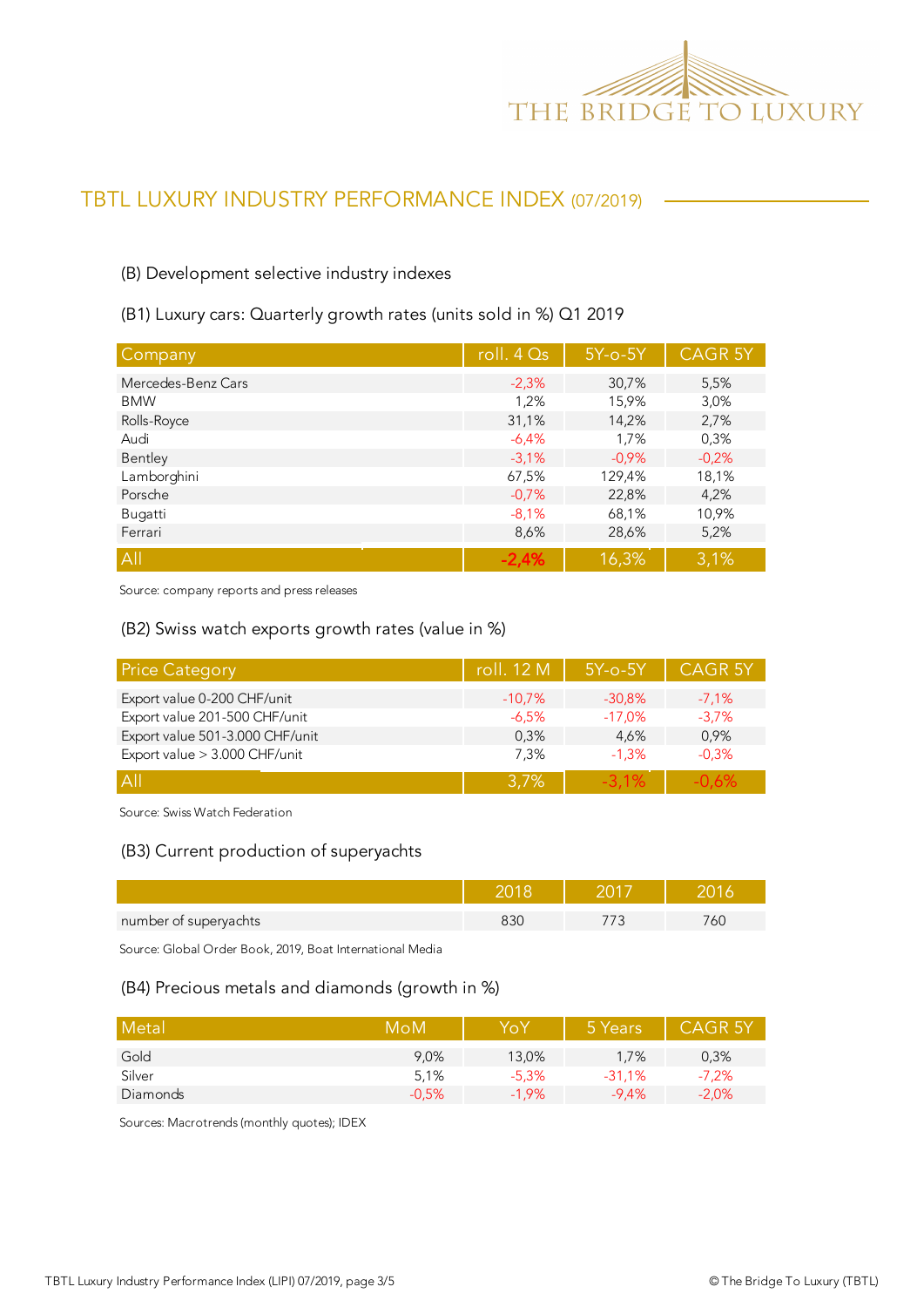

#### (B5) Fine wines

|            |      |      | 5Y-o-5Y | - CAGR 5Y |
|------------|------|------|---------|-----------|
| Fine wines | J,6% | 1,9% | 34,9%   | 5,2%      |
|            |      |      |         |           |

Source: Li-ex 500 wine index (per previous month)

## (C) GDP annual growth rate (in %)

| Country                                                                            | 2016    | 2017 | 2018 | 2019E | 2024E |
|------------------------------------------------------------------------------------|---------|------|------|-------|-------|
| <b>USA</b>                                                                         | 1,7%    | 2,4% | 2,2% | 1,8%  | 1,6%  |
| $\frac{1}{\sqrt{2}}$<br>Brazil                                                     | $-3,3%$ | 1,1% | 1,1% | 2,1%  | 2,2%  |
| $\bullet$<br>Japan                                                                 | 0,6%    | 1,9% | 0,8% | 1,0%  | 0,5%  |
| China                                                                              | 6,7%    | 6,9% | 6,6% | 6,3%  | 5,5%  |
| Hong Kong<br>$\mathcal{P}^{\mathcal{S}^{\mathcal{S}}}_{\mathcal{S}^{\mathcal{S}}}$ | 2,2%    | 3,8% | 3,0% | 2,7%  | 3,0%  |
| India                                                                              | 8,2%    | 7,2% | 7,1% | 7,3%  | 7,7%  |
| $\mathbf{C}$<br><b>UAE</b>                                                         | 3,0%    | 0,8% | 1,7% | 2,8%  | 2,7%  |
| Russia                                                                             | 0,3%    | 1,6% | 2,3% | 1,6%  | 1,6%  |
| France                                                                             | 1,2%    | 2,2% | 1,5% | 1,3%  | 1,5%  |
| Germany                                                                            | 2,2%    | 2,5% | 1,5% | 0,8%  | 1,2%  |
| Italy                                                                              | 1,1%    | 1,6% | 0,9% | 0,1%  | 0,6%  |
| Spain<br>$\langle \hat{\mathbf{x}} \rangle$ .                                      | 3,2%    | 3,0% | 2,1% | 2,2%  | 1,6%  |
| ٠<br>Switzerland                                                                   | 1,6%    | 1,7% | 2,5% | 1,1%  | 1,6%  |
| $\frac{N}{N}$<br>Great Britain                                                     | 1,8%    | 1,8% | 1,4% | 1,2%  | 1,6%  |
| World<br>₩                                                                         | 3,4%    | 3,8% | 3,6% | 3,3%  | 3,7%  |

Source: IMF, 04.2019

## (D) Currencies exchange rates: the Euro's performance (change in %)

| Currency                             | 1 Month | 6 Months | 12 Months |
|--------------------------------------|---------|----------|-----------|
| US <sub>5</sub>                      | 1,4%    | $-1,2%$  | $-3,1%$   |
| $\blacksquare$<br><b>BRL</b>         | $-0,7%$ | $-2,2%$  | $-4,0%$   |
| <b>CNY</b>                           | 0,6%    | $-1,6%$  | 0,3%      |
| HK\$<br>$\frac{\sqrt{3}}{2\sqrt{3}}$ | 1,0%    | $-1,8%$  | $-3,5%$   |
| <b>JPY</b><br>D                      | 1,4%    | $-2,4%$  | $-5,1%$   |
| <b>INR</b><br>$\bullet$              | 0,3%    | $-1,7%$  | $-2,3%$   |
| <b>RUB</b><br>المستد                 | $-1,2%$ | $-10,6%$ | $-2,7%$   |
| ٠<br><b>CHF</b>                      | $-0,7%$ | $-1,0%$  | $-3,7%$   |
| $\frac{N}{N}$<br><b>GBP</b>          | 1,6%    | $-0,4%$  | 1,1%      |

Source: Oanda, per first of month